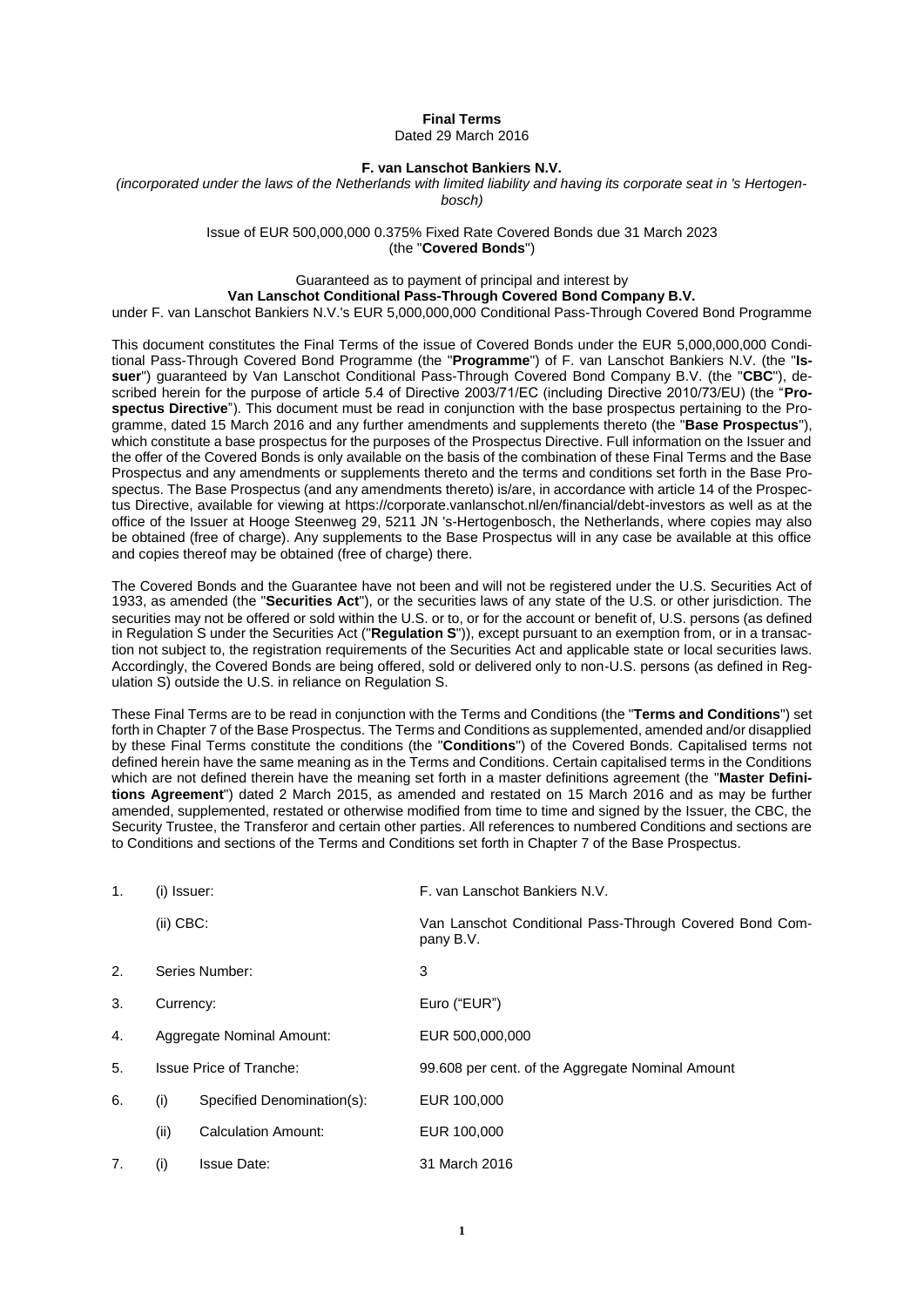|     | (ii) | Interest Commencement Date:                               | For the Fixed Rate period (the period from (and including) the<br>Issue Date to (but excluding) the Maturity Date or, if earlier, the<br>date on which a Breach of Amortisation Test Notice has been<br>served): the Issue Date.                                                                                                                           |
|-----|------|-----------------------------------------------------------|------------------------------------------------------------------------------------------------------------------------------------------------------------------------------------------------------------------------------------------------------------------------------------------------------------------------------------------------------------|
|     |      |                                                           | For the extension Fixed Rate period (the period from (and in-<br>cluding) the Maturity Date or if earlier, the date on which a<br>Breach of Amortisation Test Notice has been served to (but ex-<br>cluding) the Extended Due for Payment Date): the Maturity Date<br>or, if earlier, the date on which a Breach of Amortisation Test<br>Notice is served. |
| 8.  |      | <b>Maturity Date:</b>                                     | 31 March 2023                                                                                                                                                                                                                                                                                                                                              |
|     |      | Extended Due for Payment Date:                            | 31 March 2055                                                                                                                                                                                                                                                                                                                                              |
| 9.  |      | <b>Interest Basis:</b>                                    | For the Fixed Rate period (the period from (and including) the<br>Issue Date to (but excluding) the Maturity Date or, if earlier, the<br>date on which a Breach of Amortisation Test Notice has been<br>served): 0.375 per cent. Fixed Rate per annum.                                                                                                     |
|     |      |                                                           | If payment of the Guaranteed Final Redemption Amount is de-<br>ferred in whole or in part, for the period from (and including) the<br>Maturity Date or, if earlier, the date on which a Breach of Amor-<br>tisation Test Notice has been served to (and excluding) the Ex-<br>tended Due for Payment Date: 0.375 per cent Fixed Rate per<br>annum.         |
| 10. |      | Redemption/Payment Basis:                                 | Redemption at par                                                                                                                                                                                                                                                                                                                                          |
| 11. |      | Change of Interest Basis or Redemption/<br>Payment Basis: | Not Applicable                                                                                                                                                                                                                                                                                                                                             |
| 12. |      | Put/Call Options:                                         | Not Applicable                                                                                                                                                                                                                                                                                                                                             |
| 13. |      | <b>Status of the Covered Bonds:</b>                       | Unsubordinated, unsecured, guaranteed                                                                                                                                                                                                                                                                                                                      |
| 14. |      | Status of the Guarantee:                                  | Unsubordinated, secured (indirectly, through a parallel debt), un-<br>guaranteed                                                                                                                                                                                                                                                                           |
| 15. |      | Method of distribution:                                   | Syndicated                                                                                                                                                                                                                                                                                                                                                 |

# *PROVISIONS RELATING TO INTEREST (IF ANY) PAYABLE*

| 16. |       | <b>Fixed Rate Covered Bond Provisions:</b>                                                                         | Applicable to but excluding the Maturity Date, or if<br>earlier, the date on which a Breach of Amortisation Test Notice<br>has been served.             |
|-----|-------|--------------------------------------------------------------------------------------------------------------------|---------------------------------------------------------------------------------------------------------------------------------------------------------|
|     | (i)   | Rate(s) of Interest:                                                                                               | 0.375 per cent. per annum payable annually in arrear                                                                                                    |
|     | (ii)  | Interest Payment Date(s):                                                                                          | 31 March in each year commencing on 31 March 2017, up to<br>and including the Maturity Date, if applicable subject to the Busi-<br>ness Day Convention. |
|     | (iii) | Fixed Coupon Amount(s):                                                                                            | EUR 375 per Calculation Amount                                                                                                                          |
|     | (iv)  | Broken Amount(s):                                                                                                  | Not Applicable                                                                                                                                          |
|     | (v)   | <b>Business Day Convention</b><br>- Business Day Convention<br>- Adjustment or Unadjustment<br>for Interest Period | <b>Following Business Day</b><br>Convention<br>Unadjusted                                                                                               |
|     | (vi)  | <b>Fixed Day Count Fraction:</b>                                                                                   | Actual/Actual (ICMA)                                                                                                                                    |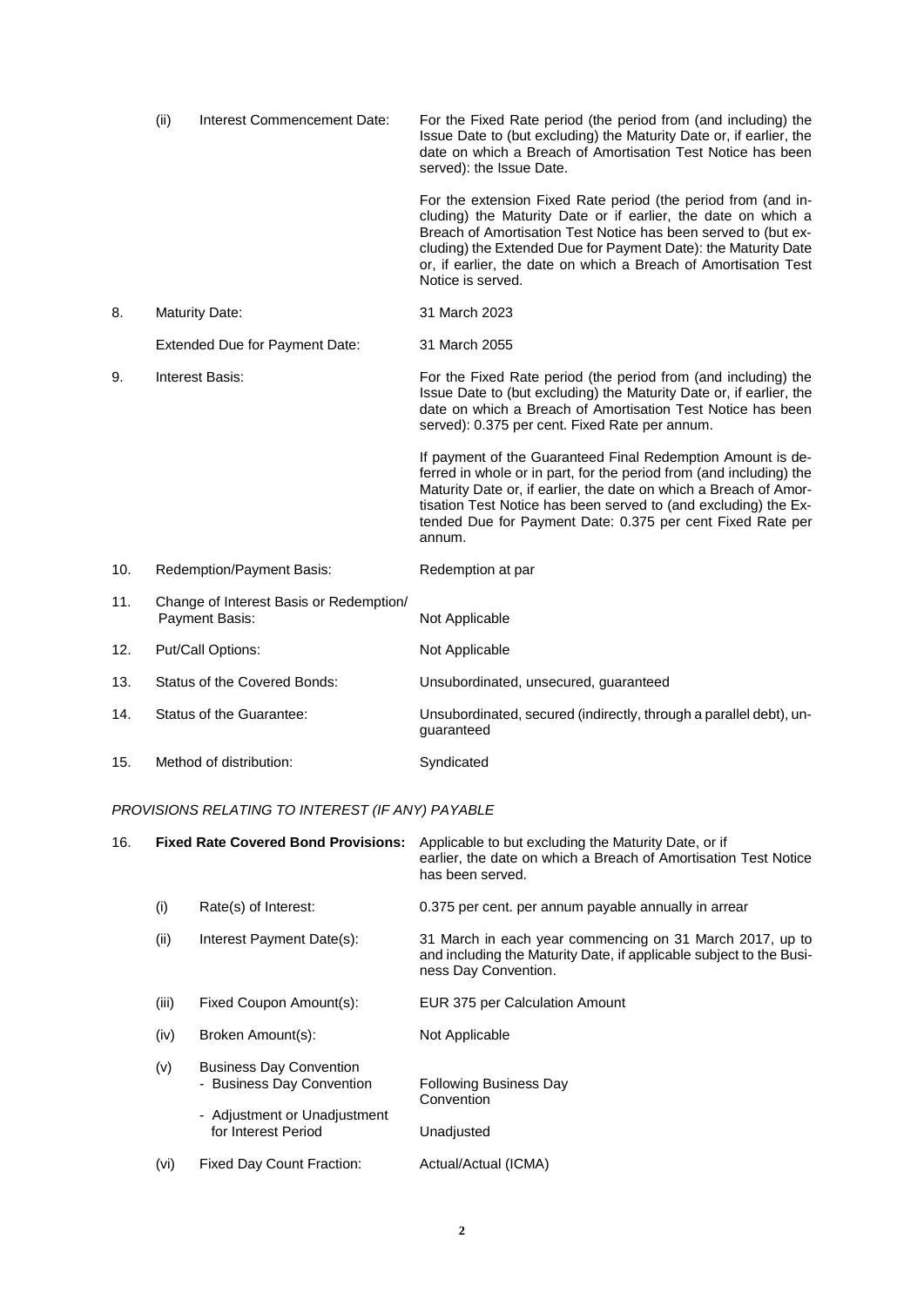| 17. |       | <b>Floating Rate Covered Bond</b><br><b>Provisions:</b>                                                                                                | Not Applicable                                                                                                                                                                                                                                                                                                             |
|-----|-------|--------------------------------------------------------------------------------------------------------------------------------------------------------|----------------------------------------------------------------------------------------------------------------------------------------------------------------------------------------------------------------------------------------------------------------------------------------------------------------------------|
| 18. |       | <b>Fixed Rate Covered Bond Provisions:</b><br>(also applicable for each Floating Rate<br>Covered Bond which switches to a<br>Fixed Rate Covered Bond): | Applicable from and including the Maturity Date if payment of the<br>Guaranteed Final Redemption Amount is deferred in whole or in<br>part or, if earlier, applicable from and including the date on which<br>a Breach of the Amortisation Test Notice is served.                                                          |
|     | (i)   | Rate(s) of Interest:                                                                                                                                   | 0.375 per cent per annum payable monthly in arrear                                                                                                                                                                                                                                                                         |
|     | (ii)  | Interest Payment Date(s):                                                                                                                              | Each CBC Payment Date after the earlier of (i) the Maturity Date<br>up to and including the Extended Due for Payment Date and (ii)<br>the date on which a Breach of Amortisation Test Notice is<br>served, up to and including the Extended Due for Payment Date,<br>if applicable subject to the Business Day Convention. |
|     | (iii) | Interest Period:                                                                                                                                       | Each period from and including an Interest Payment Date to<br>but excluding the next subsequent Interest Payment Date.                                                                                                                                                                                                     |
|     | (iv)  | <b>Business Day Convention</b><br>- Business Day Convention:<br>- Adjustment or Unadjustment                                                           | <b>Following Business Day Convention</b>                                                                                                                                                                                                                                                                                   |
|     |       | for Interest Period:                                                                                                                                   | Unadjusted                                                                                                                                                                                                                                                                                                                 |
|     | (v)   | <b>Fixed Day Count Fraction:</b>                                                                                                                       | Actual/Actual (ICMA)                                                                                                                                                                                                                                                                                                       |
|     |       | <b>DOOUCLONS DELATING TO DEDEMOTION</b>                                                                                                                |                                                                                                                                                                                                                                                                                                                            |

## *PROVISIONS RELATING TO REDEMPTION*

| 19. | <b>Issuer Call:</b>                                                                                                                                                                                                               | Not Applicable                      |
|-----|-----------------------------------------------------------------------------------------------------------------------------------------------------------------------------------------------------------------------------------|-------------------------------------|
| 20. | <b>Investor Put:</b>                                                                                                                                                                                                              | Not Applicable                      |
| 21. | <b>Final Redemption Amount</b>                                                                                                                                                                                                    | EUR 100,000 per Calculation Amount. |
| 22. | Early Redemption Amount(s) per<br>Calculation Amount of each Covered<br>Bond payable on redemption for<br>taxation reasons, or on acceleration<br>following an Issuer Event of Default as<br>against the Issuer or a CBC Event of |                                     |

Default or other early redemption: As specified in Condition 7(e).

# *GENERAL PROVISIONS APPLICABLE TO THE COVERED BONDS*

| 23. | Form of Covered Bonds:                                                                      |                       | Bearer form                                                                                                                                                                                 |  |
|-----|---------------------------------------------------------------------------------------------|-----------------------|---------------------------------------------------------------------------------------------------------------------------------------------------------------------------------------------|--|
|     |                                                                                             |                       | Temporary Global Covered Bond exchangeable for a Perma-<br>nent Global Covered Bond which is exchangeable for Definitive<br>Covered Bonds only upon the occurrence of an Exchange<br>Event. |  |
| 24. |                                                                                             | New Global Note form: | Applicable (see also item 39(vi))                                                                                                                                                           |  |
| 25. | a)                                                                                          | Exclusion of set-off: | Not Applicable                                                                                                                                                                              |  |
|     | b)                                                                                          | German Insurers:      | Not Applicable                                                                                                                                                                              |  |
| 26. | Additional Financial Centre(s) or other<br>special provisions relating to payment<br>dates: |                       | Not Applicable<br>(Note that this item relates to the date and place)<br>of payment and not Interest Period end dates to                                                                    |  |

which item 18 (iii) relates)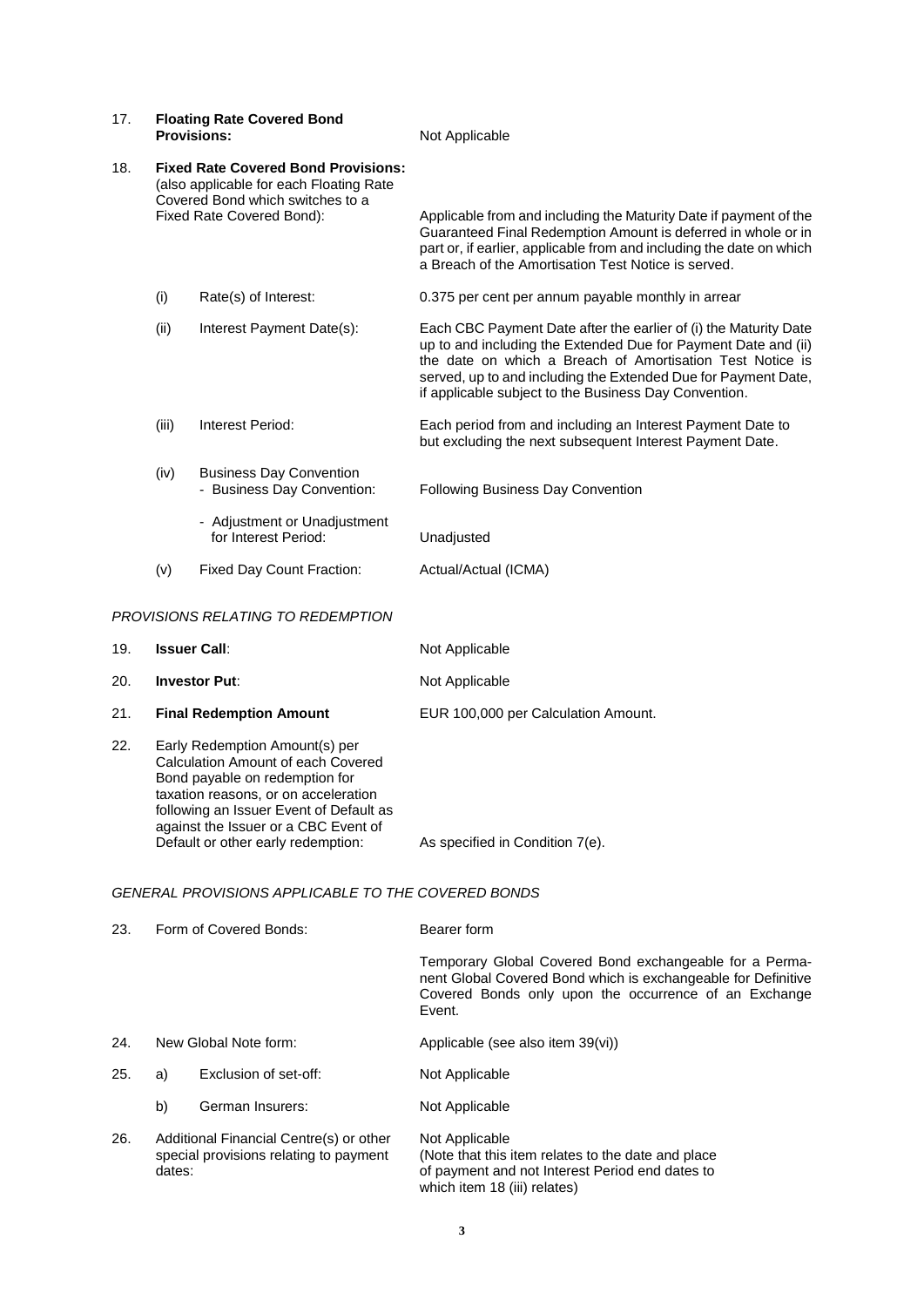| 27. | <b>Talons for future Coupons</b><br>to be attached to Definitive Covered<br>Bonds (and dates on which such Talons<br>mature):                                               |                                                                | No                                                                                                                                                                                                          |  |
|-----|-----------------------------------------------------------------------------------------------------------------------------------------------------------------------------|----------------------------------------------------------------|-------------------------------------------------------------------------------------------------------------------------------------------------------------------------------------------------------------|--|
| 28. | <b>Consolidation Provisions:</b>                                                                                                                                            |                                                                | The provisions of Condition 18 apply                                                                                                                                                                        |  |
|     | <b>DISTRIBUTION</b>                                                                                                                                                         |                                                                |                                                                                                                                                                                                             |  |
| 29. |                                                                                                                                                                             | Method of distribution:                                        | Syndicated                                                                                                                                                                                                  |  |
|     | (i)                                                                                                                                                                         | If syndicated, names of<br>Managers:                           | Coöperatieve Rabobank U.A.<br>ING Bank N.V.<br>JP Morgan Securities Plc<br>Landesbank Baden-Württemberg<br><b>NATIXIS</b><br>Norddeutsche Landesbank Girozentrale                                           |  |
|     | (ii)                                                                                                                                                                        | Stabilising Manager (if any):                                  | Coöperatieve Rabobank U.A.                                                                                                                                                                                  |  |
| 30. |                                                                                                                                                                             | If non-syndicated, name and address of<br>relevant Dealer:     | Not Applicable                                                                                                                                                                                              |  |
|     | OTHER PROVISIONS                                                                                                                                                            |                                                                |                                                                                                                                                                                                             |  |
| 31. |                                                                                                                                                                             | U.S. Selling Restrictions:                                     | Reg S Compliance (category 2), TEFRA D                                                                                                                                                                      |  |
| 32. | Listing:                                                                                                                                                                    |                                                                |                                                                                                                                                                                                             |  |
|     | (i)                                                                                                                                                                         | Listing                                                        | Euronext Amsterdam                                                                                                                                                                                          |  |
|     | (ii)                                                                                                                                                                        | Admission to trading:                                          | Application has been made for the Covered Bonds to be admit-<br>ted to trading on the regulated market on the official list of Eu-<br>ronext Amsterdam with effect from, at the earliest, 31 March<br>2016. |  |
|     | (iii)                                                                                                                                                                       | Estimate of total expenses related<br>to admission to trading: | EUR 4,800 (paid by the Issuer)                                                                                                                                                                              |  |
| 33. | Ratings:                                                                                                                                                                    |                                                                | The Covered Bonds to be issued are expected to be rated:                                                                                                                                                    |  |
|     | Registration of Rating Agency:                                                                                                                                              |                                                                | Standard & Poor's Rating Services: "AAA"<br>Fitch Ratings Limited: "AAA"                                                                                                                                    |  |
|     |                                                                                                                                                                             |                                                                | Standard & Poor's Rating Services and Fitch Ratings Limited<br>are established in the EEA and registered under Regulation<br>(EU) No 1060/2009, as amended (the "CRA Regulation").                          |  |
| 34. | Notification:                                                                                                                                                               |                                                                | Not Applicable                                                                                                                                                                                              |  |
| 35. | Interests of Natural and Legal Persons Involved in the Issue                                                                                                                |                                                                |                                                                                                                                                                                                             |  |
|     | Save as discussed in "Subscription and Sale", so far as the Issuer is aware, no person involved in the issue<br>of the Covered Bonds has an interest material to the offer. |                                                                |                                                                                                                                                                                                             |  |
| 36. |                                                                                                                                                                             | Reasons for the Offer:                                         | See "Use of Proceeds" section of the Base Prospectus.                                                                                                                                                       |  |
| 37. |                                                                                                                                                                             | Estimated net proceeds and total expenses                      |                                                                                                                                                                                                             |  |
|     | (i)                                                                                                                                                                         | Estimated net proceeds:                                        | EUR 496,665,000                                                                                                                                                                                             |  |

(ii) Estimated total expenses: EUR 4,800 listing costs (paid by the Issuer)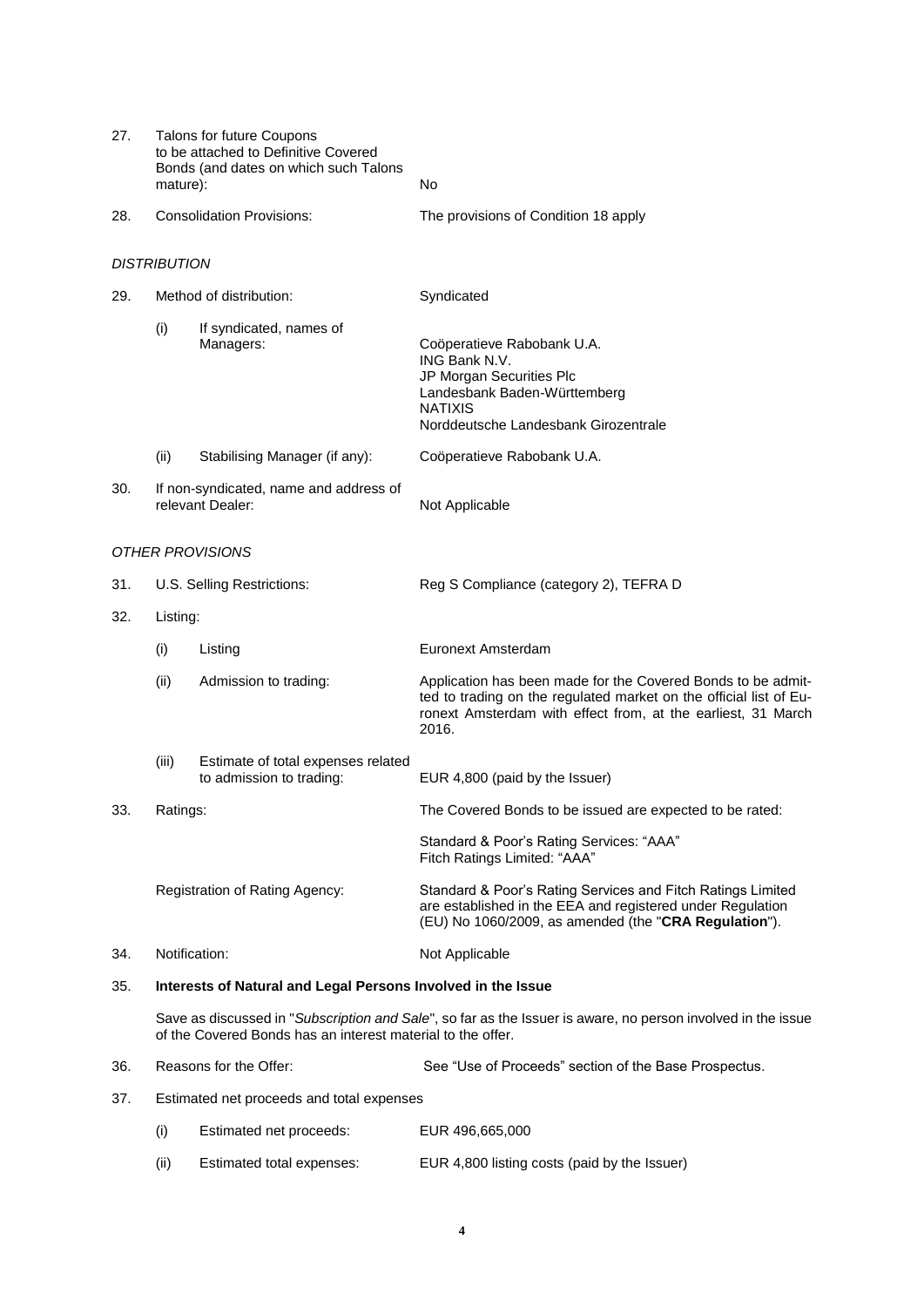38. Yield (Fixed Rate Covered Bonds only)

|     | Indication of yield:    |                                                                                                 | 0.432%<br>The yield is calculated at the Issue Date on the basis of the Issue<br>Price. It is not an indication of future yield.                                                                                                                                                                                                                                                                                                                                                                                                                  |
|-----|-------------------------|-------------------------------------------------------------------------------------------------|---------------------------------------------------------------------------------------------------------------------------------------------------------------------------------------------------------------------------------------------------------------------------------------------------------------------------------------------------------------------------------------------------------------------------------------------------------------------------------------------------------------------------------------------------|
| 39. | Operational Information |                                                                                                 |                                                                                                                                                                                                                                                                                                                                                                                                                                                                                                                                                   |
|     | (i)                     | ISIN:                                                                                           | XS1387192435                                                                                                                                                                                                                                                                                                                                                                                                                                                                                                                                      |
|     | (ii)                    | Common Code:                                                                                    | 138719243                                                                                                                                                                                                                                                                                                                                                                                                                                                                                                                                         |
|     | (iii)                   | Fondscode:                                                                                      | Not Applicable                                                                                                                                                                                                                                                                                                                                                                                                                                                                                                                                    |
|     | (iv)                    | <b>WKN Code:</b>                                                                                | A18ZLE                                                                                                                                                                                                                                                                                                                                                                                                                                                                                                                                            |
|     | (v)                     | Other relevant code:                                                                            | Not Applicable                                                                                                                                                                                                                                                                                                                                                                                                                                                                                                                                    |
|     | (vi)                    | New Global Note intended to be<br>held in a manner which would<br>allow Eurosystem eligibility: | Yes. Note that the designation "yes" simply means that the Cov-<br>ered Bonds are intended upon issue to be deposited with one of<br>the ICSDs as common safekeeper and does not necessarily<br>mean that the Covered Bonds will be recognised as eligible col-<br>lateral for Eurosystem monetary policy and intraday credit oper-<br>ations by the Eurosystem either upon issue or at any or all times<br>during their life. Such recognition will depend upon the ECB be-<br>ing satisfied that Eurosystem eligibility criteria have been met. |
|     | (vii)                   | Offer Period:                                                                                   | Not Applicable                                                                                                                                                                                                                                                                                                                                                                                                                                                                                                                                    |
|     | (viii)                  | Delivery:                                                                                       | Delivery against payment                                                                                                                                                                                                                                                                                                                                                                                                                                                                                                                          |
|     | (ix)                    | Payment:                                                                                        | As agreed between Issuer and Managers                                                                                                                                                                                                                                                                                                                                                                                                                                                                                                             |
|     | (x)                     | Settlement Procedure:                                                                           | Not Applicable                                                                                                                                                                                                                                                                                                                                                                                                                                                                                                                                    |
|     | (xi)                    | <b>Clearing System:</b>                                                                         | Euroclear/Clearstream Luxembourg                                                                                                                                                                                                                                                                                                                                                                                                                                                                                                                  |
| 40. |                         | Additional paying agent (if any)                                                                | Not Applicable                                                                                                                                                                                                                                                                                                                                                                                                                                                                                                                                    |

### 41. Listing Application

These Final Terms comprise the final terms required to list and have admitted to trading on Euronext Amsterdam the issue of Covered Bonds described herein pursuant to the Programme for the issuance of Covered Bonds of F. van Lanschot Bankiers N.V.